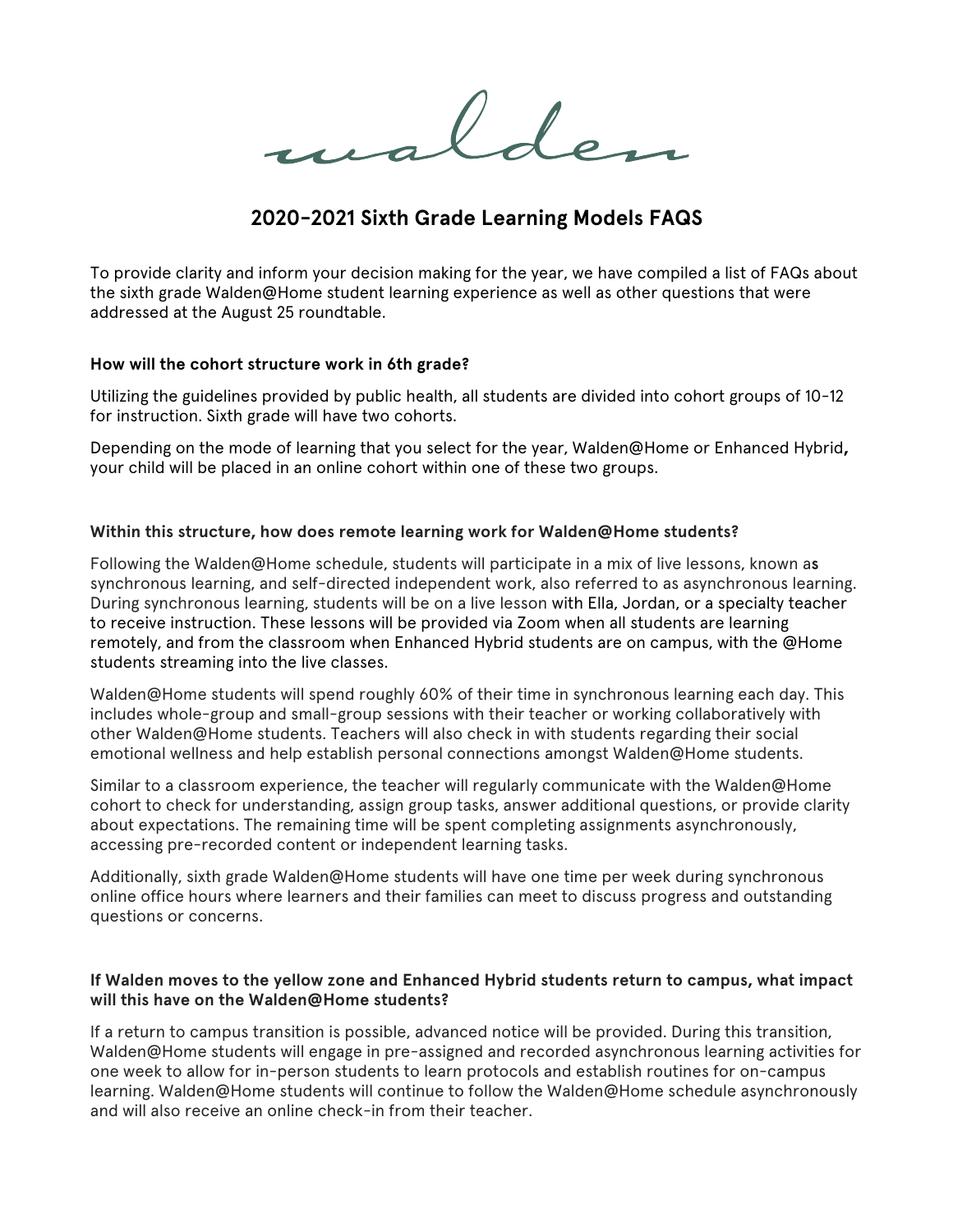# **What will the Walden@Home daily schedule look like?**

You can access the general Walden@Home schedule here. A detailed schedule specific to sixth grade will be forthcoming in the beginning of the school year.

School will begin at 8:30 a.m. and end at 3:00 p.m.

The daily schedule features four blocks of synchronous instruction, as well as a dedicated independent work time. During asynchronous times, Walden@Home students will engage in independent and self-directed activities to support the synchronous instruction provided by their teacher. This schedule will remain the same when the Enhanced Hybrid cohorts return to school.

# **Will the Walden@Home students have opportunities to interact with the Hybrid students of their cohort?**

Walden@Home and Hybrid students will interact regularly for a daily morning and closing meeting. During these teacher-directed activities, rites of passage such as mentoring, class assemblies, matriculation, and inquiry project will be planned and discussed collectively to include both groups. During academic blocks of synchronous instruction, Walden@Home students will be positioned at the front of the room so they can easily hear and see Ella and Jordan. For collaborative activities (such as turn-and-talks or break-out groups), Walden@Home students will interact with each other and will not be in groups with Hybrid students. Partnerships and small groups will take place within the Walden@Home cohort structure. When the live synchronous teaching is over, interaction with hybrid students will be limited; Walden@Home students will work independently or collaborate with other Walden@Home students.

# **Will Walden@Home students interact with hybrid students during social times such as lunch or recess?**

Like a mixed-grade Ponderers' lunchtime on campus, Walden@Home students will have the option to join the other 4th-6<sup>th</sup> grade Walden@Home cohorts for virtual social lunches.

## **Will Walden@Home students be able to participate in outdoor education?**

We are currently waiting on guidance from our partners at the Teton Science Schools about this. We will keep you updated as information becomes available.

# **How will you ensure that 6th graders have a cohesive class experience?**

The students will conduct their studies in two separate models and in separate cohorts, however the rites of passage that have become the hallmark of the sixth grade experience — mentorship, inquiry project, assembly leadership, guild week, mural/t-shirt design, faculty vs. sixth grade games, and graduation—will be approached creatively to build cohesion amongst the group. Building on the momentum from last spring's remote learning experience, Ella and Jordan will facilitate these dialogues during the "everybody" morning and afternoon meetings, and also use Microsoft Classroom and Flipgrid to query contributions and ideas from all members of the class to foster collective decision making.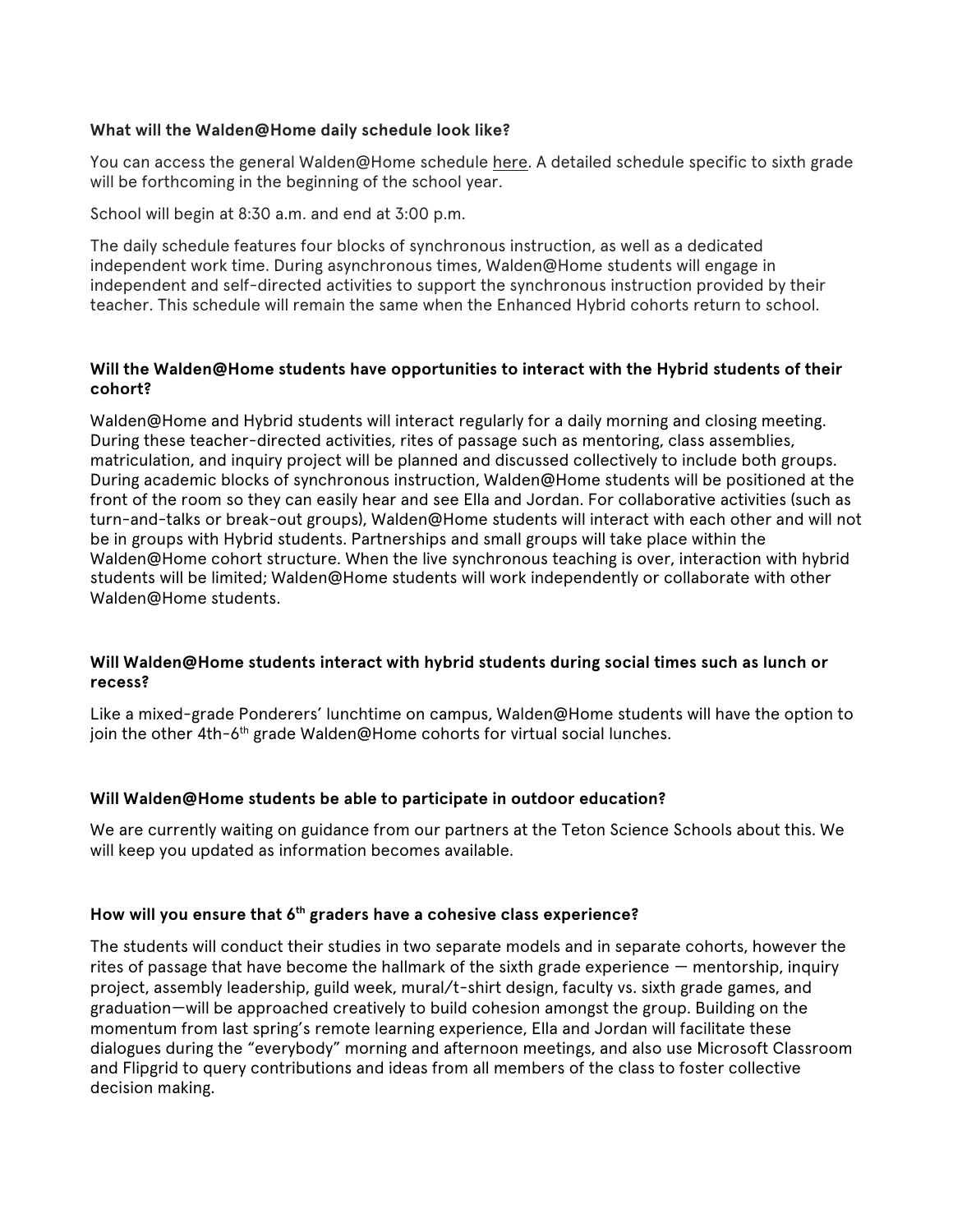# **What are you hearing from other schools about the matriculation process for 7th grade?**

If you have not already done so, please sign up for a matriculation meeting with Billy, Danica, and Terra. During this time, we review details of the process and assist in building a personalized application process for your child and family. We will also share insights about tours, shadow days, interviews and testing requirements as well as the preparation that Walden will do with students to set them up for a successful matriculation.

# **Will there be ERB testing this year? If so, will this be used as a criterium in admissions for middle/high school?**

We are currently researching the available options for ERB testing and considering how or if it will be administered. Middle schools have indicated that they will not be looking for ERB scores as a part of an official transcript as many schools were not able to take them last spring.

# **What if only a very small number of 6th grade families choose the at-home option- how will you form dynamic discussion and learning groups?**

We recognize that this can be a possibility and will be responsive to creating a dynamic experience for both Enhanced Hybrid and Walden@Home students.

## **Please describe the decision-making process for hybrid classes to move to in-person instruction.**

Walden will follow the guidance and restrictions put in place by local, state and federal public health authorities. Walden remains committed to carefully monitoring and responding to new information about COVID-19 and its impacts. Keeping the child at the center, we have developed an informed approach that considers the impacts of crisis and the response to changes that are necessary for children and families to thrive under the current circumstances.

Please refer to the slides in the Campus Reopening section in our  $6<sup>th</sup>$  grade presentation and visit the FAQs on our Progressing in Community webpage for information about Walden's approach to the waiver process.

## **Ponderers**

Students in the 4<sup>th</sup>, 5<sup>th</sup>, and 6<sup>th</sup> grades, in both Enhanced Hybrid and Walden@Home cohorts, will participate virtually in Walden's tradition of mix-aged Ponderers' groups. Ponderers will meet once a week and participate in activities, reflection, and discussion around topics such as SEL, conflict resolution, friendship, team building, social justice, and current events. Ponderers will have a social lunch schedule and participate in virtual events throughout the year.

## **Deep-Time Fridays**

For Walden@Home students all year and while the entire class is remote, Fridays will be a flexible day for collaborative project work, virtual field trips, independent hands-on projects, and catching up on work from the week. In compliance with public health requirements, students in the Enhanced Hybrid cohort model will participate in walking field trips, outdoor learning in nearby parks, and in-school project work on Fridays.